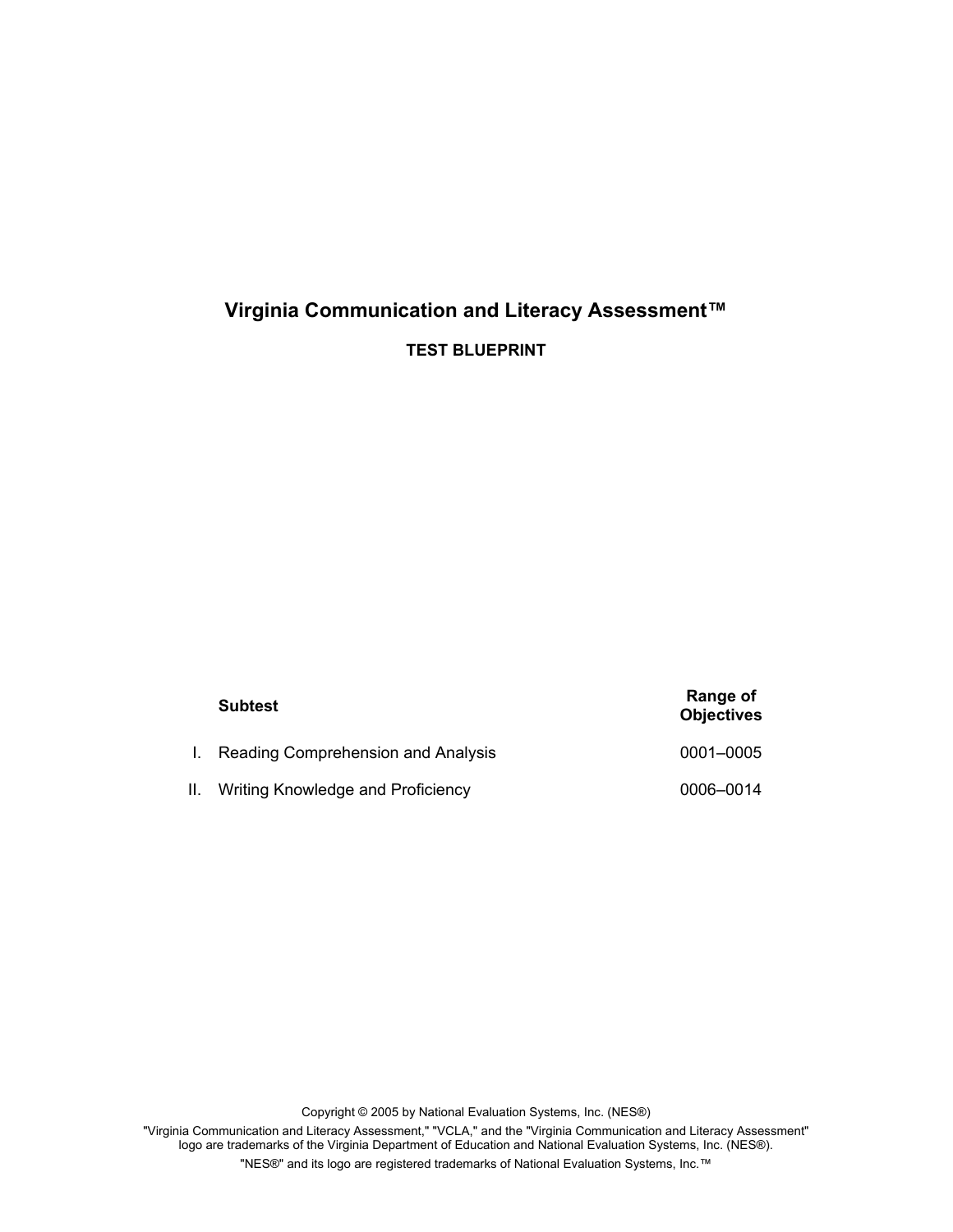## **VIRGINIA COMMUNICATION AND LITERACY ASSESSMENT™**

# **TEST BLUEPRINT**

Reading Comprehension and Analysis Writing Knowledge and Proficiency

## **SUBTEST I—READING COMPREHENSION AND ANALYSIS**

## **0001 Understand the meaning of words and phrases.**

- Use context clues to determine the meaning of a word with multiple meanings.
- Use the context of a paragraph or passage to determine the meaning of words or phrases.
- Identify synonyms or antonyms for words in a passage.

#### **0002 Understand the main idea and supporting details in written material.**

- Identify the main idea of a paragraph or passage.
- Establish the sequence of events or steps presented in a passage.
- Recognize information, ideas, and details that support the main idea of a paragraph or passage.
- Recognize a writer's expressed or implied purpose for writing (e.g., to persuade, to describe).

#### **0003 Analyze the relationship among ideas in written material.**

- Recognize cause-and-effect relationships in a passage.
- Analyze relationships between ideas in opposition (e.g., pro and con) or in agreement (e.g., reasons to support a claim).
- Draw conclusions from information stated or implied in a passage.

#### **0004 Use critical-reasoning skills to evaluate written material.**

- Interpret a passage to determine the writer's opinion, point of view, or position on an issue.
- Analyze the stated or implied assumptions on which the validity of an argument depends.
- Analyze the logical structure of an argument and identify instances of faulty reasoning.
- Distinguish between fact and opinion in written material.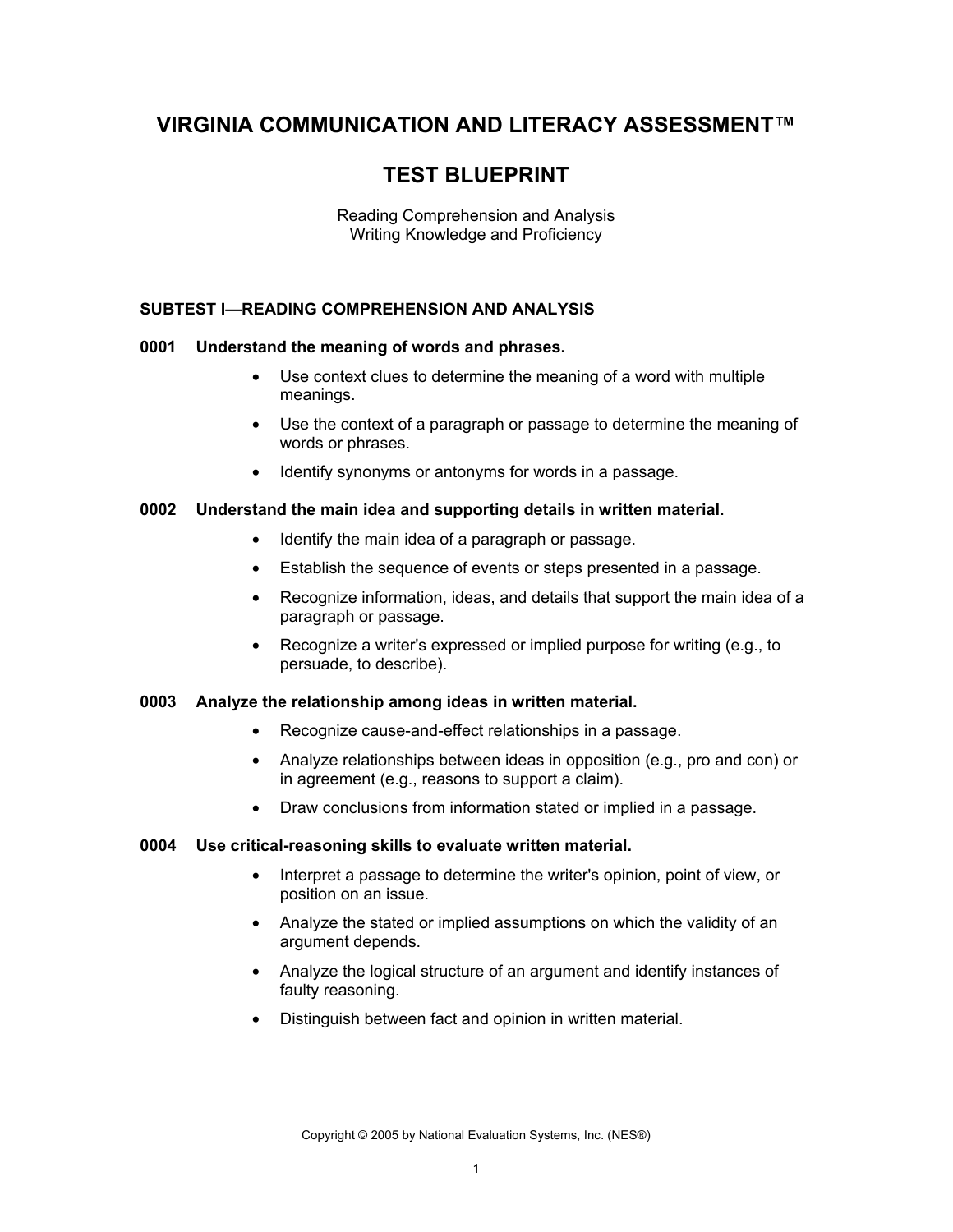### **VIRGINIA COMMUNICATION AND LITERACY ASSESSMENT™ TEST BLUEPRINT**

### **0005 Apply skills for summarizing, outlining, and visually representing written materials and for interpreting information presented in graphic form.**

- Identify an accurate summary, outline, or graphic representation of information presented in written material.
- Interpret information presented in charts, graphs, or tables.
- Select graphic forms (e.g., bar graphs, line graphs, pie charts, tables, timelines, graphic organizers) to present information contained in written material.

#### **SUBTEST II—WRITING KNOWLEDGE AND PROFICIENCY**

#### **0006 Understand the influence of purpose and audience in written communication.**

- Identify written material consistent with a specific purpose or audience (e.g., a business letter, a speech to a skeptical audience).
- Adapt writing (e.g., in terms of sentence structure or vocabulary) for different purposes or audiences.

### **0007 Apply principles of unity, focus, and development in writing.**

- Recognize examples of well-developed writing.
- Make revisions that improve the unity and focus of a paragraph or passage.
- Identify information, statements, or details presented in a paragraph or passage that are off topic.
- Select supporting material consistent with the argument or main idea of a paragraph or passage.

#### **0008 Apply principles of organization in writing.**

- Recognize effective organization in a written passage.
- Reorganize sentences or paragraphs to achieve an effective sequence of ideas.
- Identify appropriate transitional words or phrases (e.g., "however," "as a result," "moreover") to help readers understand the organization of ideas.

#### **0009 Apply principles of sentence and paragraph construction in writing.**

- Recognize effective topic sentences.
- Recognize wordiness and redundancy in sentences and paragraphs.
- Identify sentence fragments and run-on sentences.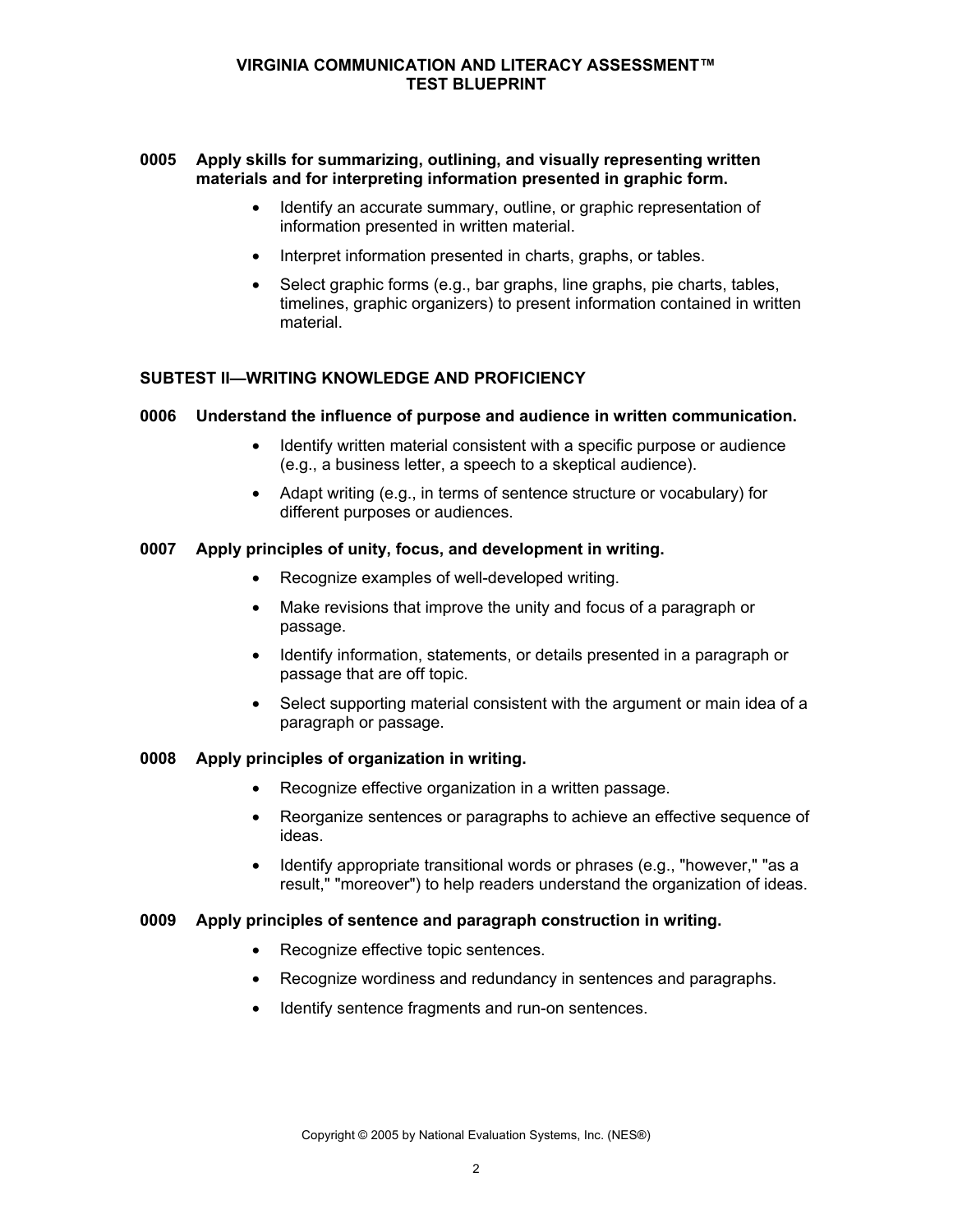#### **VIRGINIA COMMUNICATION AND LITERACY ASSESSMENT™ TEST BLUEPRINT**

## **0010 Apply correct usage in Standard English.**

- Recognize the standard use of verbs (e.g., subject-verb agreement, verb tense).
- Recognize the standard use of pronouns (e.g., pronoun-antecedent agreement; the use of possessive pronouns; the use of the relative pronouns *who*, *whom*, *whose*, *which*, and *that*; and the use of the demonstrative pronouns *this*, *that*, *these*, and *those*).
- Recognize the standard use of modifiers (e.g., adverbs, adjectives, comparatives, superlatives).
- Recognize the correct use of commonly misused words (e.g., their/ there/they're, to/too).

## **0011 Apply knowledge of mechanical conventions in Standard English.**

- Identify and correct examples in which incorrect or extraneous punctuation has been used (e.g., commas, periods, exclamation points, apostrophes, quotation marks, semicolons joining clauses, colons to begin a list) or necessary punctuation has been omitted.
- Apply standards for capitalization.
- Identify misspelled words in a sentence or passage.

## **0012 Improve ineffective writing by analyzing and revising sentences containing problems related to grammar and usage, construction, and mechanics.**

- Revise sentences to correct problems relating to grammar and usage (e.g., syntax, pronoun-antecedent agreement, subject-verb agreement, misplaced modifiers).
- Revise sentences to correct problems relating to sentence construction (e.g., sentence fragments, run-on sentences).
- Revise sentences to correct problems relating to mechanics (e.g., spelling, punctuation, capitalization).

## **0013 Produce a written summary of a given informational or persuasive passage.**

- Organize information into an effective summary of the main ideas of an informational passage, capturing the author's perspective and point of view.
- Organize information into an effective summary of the key arguments and supporting details of a persuasive passage, capturing the author's perspective and point of view.
- Demonstrate effective paragraph and sentence structure.
- Demonstrate command of mechanics, grammar, and usage according to the conventions of Standard English.